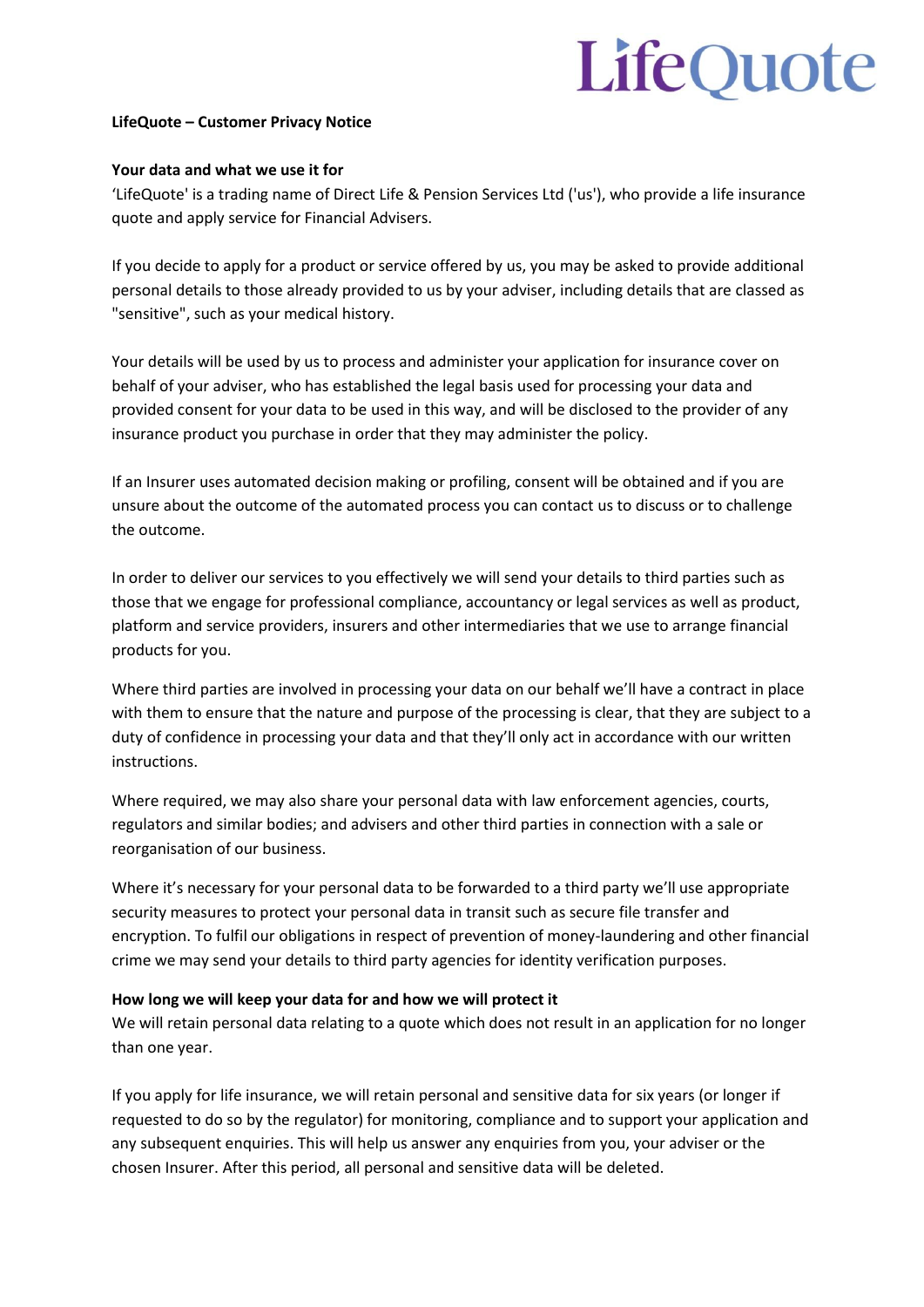If a policy is put in force, for your protection and in the event of future claims or queries, we will securely retain all personal and sensitive data relating to that application for a period of 50 years from the date it went on risk.

Data will be processed in a manner that ensures appropriate security of the personal data, including protection against unauthorised or unlawful processing and against accidental loss, destruction or damage, using appropriate technical or organisational measures.

# **More information on the types of information that may be collected**

The type of information we may collect and process may include any of the below (where permitted by law):

- Personal details: Your name, age, gender, date of birth, marital status, nationality, height and weight, medical history, leisure activities and interests
- Information about the insurance policies you have applied for
- Contact Information: Your address, telephone numbers and email address
- Information about your family and home: Your family health or morbidity history, number of children and name, age and gender of children, your dwelling type, your household income, home valuation and household demographics
- Employment and experience information: Your employment history, job role, salary, employment benefit options
- Financial information: Details pertaining to your bank account, annual income, investment/savings, tax payer ID, credit history and transaction history
- Details of your interactions on our website
- Information to conduct our business: Information relating to underwriting insurance products and managing and processing insurance claims, such as previous insurance records and claims histories, services relating to our businesses and your business dealings or relationship with us

# **More information on the purposes for which personal data is used**

We use your personal information to:

- Provide our services and manage products and services you have requested
- Review, process and manage claims
- Conduct data analysis, such as how you use our website, which helps us improve our services
- Help us prevent and detect fraud, money laundering, terrorism and other crimes
- Help develop new and improve existing services
- Operate and expand our business activities
- Carry out background checks, where lawful
- Perform administrative activities in connection with our services
- Exercise, defend and protect our legal rights or the rights of our clients or third parties
- Comply with legal obligations and to cooperate with regulatory bodies to which we are subject
- Research and develop new insurance products
- Audit our business